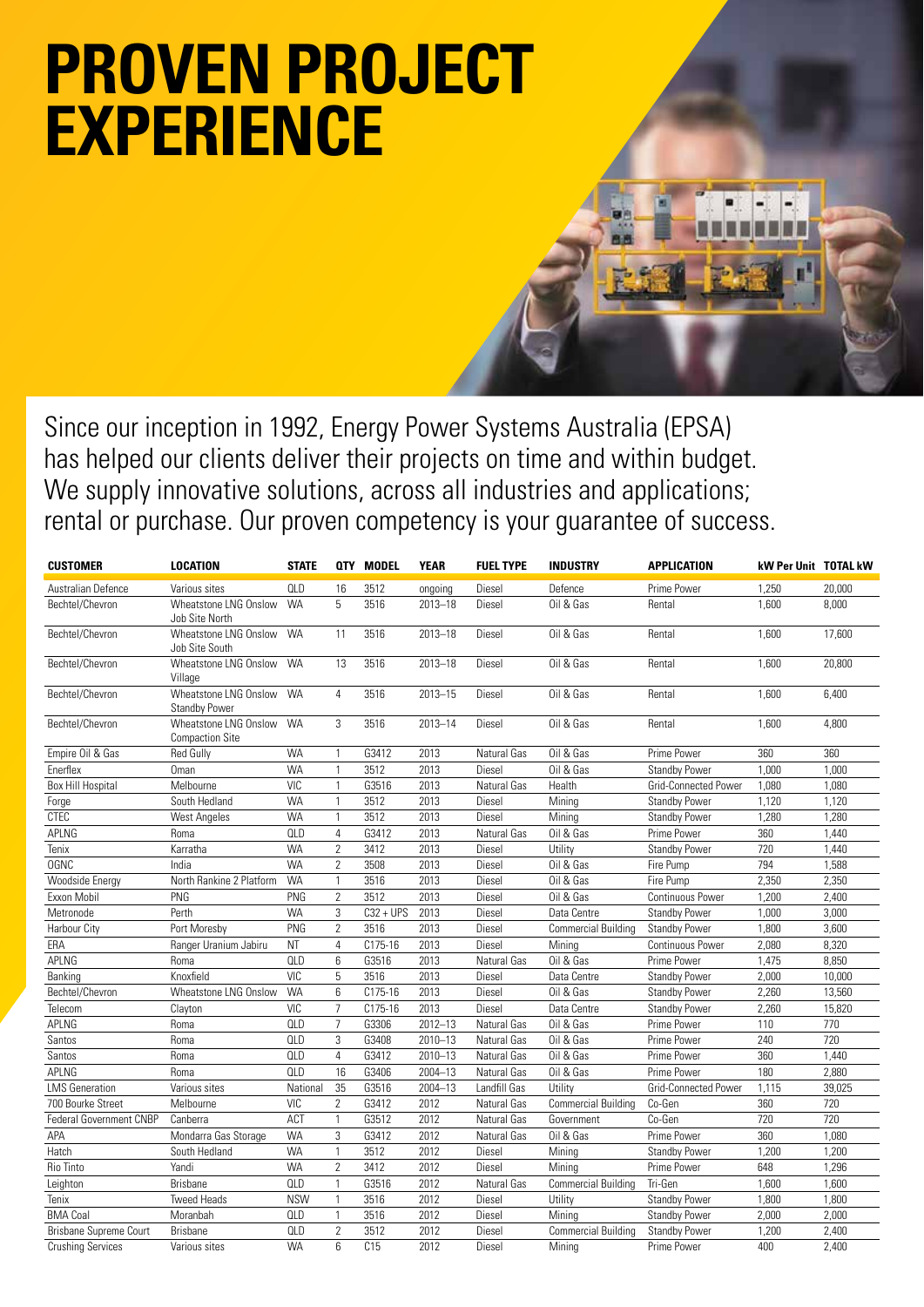

| <b>CUSTOMER</b>                   | <b>LOCATION</b>                 | <b>STATE</b> |                | QTY MODEL          | <b>YEAR</b> | <b>FUEL TYPE</b> | <b>INDUSTRY</b>            | <b>APPLICATION</b>      | kW Per Unit TOTAL kW |        |
|-----------------------------------|---------------------------------|--------------|----------------|--------------------|-------------|------------------|----------------------------|-------------------------|----------------------|--------|
| Oil Search                        | Hides Gas Plant                 | PNG          | $\overline{2}$ | 3512               | 2012        | Diesel           | Oil & Gas                  | <b>Standby Power</b>    | 1,200                | 2,400  |
| APLNG                             | Curtis Island                   | QLD          | $\overline{2}$ | 3516               | 2012        | Diesel           | Oil & Gas                  | Prime Power             | 1,600                | 3,200  |
| Victoria Desalination             | Wonthaggi                       | VIC          | 2              | 3516               | 2012        | Diesel           | Utility                    | <b>Standby Power</b>    | 1,800                | 3,600  |
| Rio Tinto                         | Mesa A                          | <b>WA</b>    | $\overline{4}$ | 3512               | 2012        | Diesel           | Mining                     | Rental                  | 1,000                | 4,000  |
| Metronode                         | Melbourne                       | <b>VIC</b>   | 3              | 3516               | 2012        | Diesel           | Data Centre                | <b>Standby Power</b>    | 1,800                | 5,400  |
| ExxonMobil                        | Port Moresby                    | PNG          | 3              | 3516               | 2012        | Diesel           | Oil & Gas                  | <b>Standby Power</b>    | 1,820                | 5,460  |
| Nova Power                        | Traralgon                       | <b>VIC</b>   | 5              | G3520              | 2012        | Natural Gas      | Utility                    | Grid-Connected Power    | 2,000                | 10,000 |
| <b>QCLNG</b>                      | Curtis Island                   | <b>QLD</b>   | 6              | 3516               | 2012        | Diesel           | Oil & Gas                  | Prime Power             | 1,820                | 10,920 |
| APLNG                             | Curtis Island                   | <b>QLD</b>   | $\overline{7}$ | C175-16            | 2012        | Diesel           | Oil & Gas                  | Prime Power             | 2,260                | 15,820 |
| Equinix                           | Sydney 3 Rosebury               | <b>NSW</b>   | 10             | 3516               | 2012        | Diesel           | Data Centre                | <b>Standby Power</b>    | 1,800                | 18,000 |
| <b>Federal Government CNBP</b>    | Canberra                        | ACT          | 11             | 3516               | 2012        | Diesel           | Government                 | <b>Standby Power</b>    | 1,800                | 19,800 |
| <b>Contract Power</b>             | Christmas Creek                 | <b>WA</b>    | $\mathbf{1}$   | C175-16            | 2012        | Diesel           | Mining                     | <b>Continuous Power</b> | 1,800                | 1,800  |
| <b>Tesla Corporation</b>          | Northam, Geraldton,<br>Kemerton | <b>WA</b>    | 15             | 3516               | 2012        | Diesel           | Utility                    | Peaking Power           | 1,980                | 29,700 |
| Apache Energy                     | Varanus Island                  | <b>WA</b>    | $\overline{2}$ | C18                | 2011        | Diesel           | Oil & Gas                  | Fire Pump               | 600                  | 1,200  |
| <b>BHP Billiton</b>               | Port Hedland                    | <b>WA</b>    | 3              | C15                | 2011        | Diesel           | Mining                     | <b>Standby Power</b>    | 440                  | 1,320  |
| <b>Crushing Services</b>          | Nicholas Downs                  | <b>WA</b>    | 6              | C15/3406/<br>GEP88 | 2011        | Diesel           | Mining                     | Prime Power             | 333                  | 1,998  |
| <b>Crushing Services</b>          | Poondana                        | <b>WA</b>    | 5              | C15                | 2011        | Diesel           | Mining                     | Prime Power             | 400                  | 2,000  |
| <b>Project Services</b>           | <b>Brisbane</b>                 | <b>QLD</b>   | $\overline{2}$ | 3516               | 2011        | Diesel           | <b>Commercial Building</b> | <b>Standby Power</b>    | 1,600                | 3,200  |
| Westfield                         | Sydney                          | <b>NSW</b>   | 4              | 3512               | 2011        | Diesel           | <b>Commercial Building</b> | <b>Standby Power</b>    | 1,250                | 5,000  |
| <b>Federal Police</b>             | Canberra                        | ACT          | 4              | 3512               | 2011        | Diesel           | Government                 | <b>Standby Power</b>    | 1,500                | 6,000  |
| Silverlake Resources              | Daisy Milano                    | WA           | 6              | 3512               | 2011        | Diesel           | Mining                     | Rental                  | 1,000                | 6,000  |
| <b>Tesla Corporation</b>          | Picton                          | <b>WA</b>    | 5              | 3516               | 2011        | Diesel           | Utility                    | Peaking Power           | 1,980                | 9,900  |
| <b>LMS</b> Generation             | Various sites                   | National     | 5              | G3512              | 2006-11     | Landfill Gas     | Utility                    | Grid-Connected Power    | 770                  | 3,850  |
| <b>LMS</b> Generation             | Various sites                   | National     | $\overline{2}$ | G3412              | 2005-12     | Landfill Gas     | Utility                    | Grid-Connected Power    | 360                  | 720    |
| Boral                             | Deer Park                       | <b>VIC</b>   | 4              | G3516              | $2005 - 12$ | Landfill Gas     | Utility                    | Grid-Connected Power    | 1,100                | 4,400  |
| <b>Public Transport Authority</b> | Various sites                   | WA           | $\overline{4}$ | GEP55              | 2010        | Diesel           | Government                 | <b>Standby Power</b>    | 44                   | 176    |
| Westfield                         | Sydney                          | <b>NSW</b>   | 1              | G3412              | 2010        | Natural Gas      | <b>Commercial Building</b> | <b>Standby Power</b>    | 360                  | 360    |
| Chevron Gorgon LNG                | Barrow Island                   | <b>WA</b>    | $\mathbf{1}$   | C15                | 2010        | Diesel           | Oil & Gas                  | Prime Power             | 400                  | 400    |
| Chevron Gorgon LNG                | Barrow Island                   | <b>WA</b>    | $\mathbf{1}$   | 3412               | 2010        | Diesel           | Oil & Gas                  | <b>Standby Power</b>    | 720                  | 720    |
| Chevron Gorgon LNG                | Barrow Island                   | <b>WA</b>    | 1              | C32                | 2010        | Diesel           | Oil & Gas                  | <b>Standby Power</b>    | 880                  | 880    |
| Chevron Gorgon LNG                | Barrow Island                   | <b>WA</b>    | $\mathbf{1}$   | 3512               | 2010        | Diesel           | Oil & Gas                  | <b>Standby Power</b>    | 1,000                | 1,000  |
| Boeing (Australian<br>Defence)    | Geraldton                       | <b>WA</b>    | $\mathbf{1}$   | 3516               | 2010        | Diesel           | Defence                    | <b>Standby Power</b>    | 1,292                | 1,292  |
| Apache Energy                     | Varanus Island                  | <b>WA</b>    | $\overline{2}$ | C32                | 2010        | Diesel           | Oil & Gas                  | Prime Power             | 880                  | 1,760  |
| Chevron Gorgon LNG                | Barrow Island                   | <b>WA</b>    | $\mathbf{2}$   | C <sub>32</sub>    | 2010        | Diesel           | Oil & Gas                  | Prime Power             | 880                  | 1,760  |
| Launceston Hosiptal               | Launceston                      | <b>TAS</b>   | $\mathbf{1}$   | G3520              | 2010        | Natural Gas      | Health                     | Co-Gen                  | 2,000                | 2,000  |
| A1 Minerals                       | Laverton                        | <b>WA</b>    | 6              | <b>GEP550</b>      | 2010        | Diesel           | Mining                     | Prime Power             | 400                  | 2,400  |
| Westfield                         | Sydney                          | <b>NSW</b>   | 3              | G3516              | 2010        | Natural Gas      | Construction               | Co-Gen                  | 1,000                | 3,000  |
| Veolia                            | Willowbank                      | <b>QLD</b>   | 3              | G3516              | 2010        | Landfill Gas     | Utility                    | Grid-Connected Power    | 1,115                | 3,345  |
| Australian Energy                 | Condamine                       | <b>QLD</b>   | $\mathbf{1}$   | G3616              | 2010        | Natural Gas      | Utility                    | <b>Standby Power</b>    | 3,600                | 3,600  |
| Crown Casino Hotel                | Melbourne                       | VIC          | $\mathbf{2}$   | G3412              | 2009        | Natural Gas      | <b>Commercial Building</b> | Co-gen                  | 360                  | 720    |
| Woodside Energy                   | Pluto Riser Platform            | WA           | 3              | 3406               | 2009        | Diesel           | Oil & Gas                  | Prime Power             | 250                  | 750    |
| CSIRO CSDCC                       | Canberra                        | ACT          | 4              | C18                | 2009        | Diesel           | Government                 | <b>Standby Power</b>    | 560                  | 2,240  |
| <b>PNG Power Limited</b>          | Madang                          | PNG          | 3              | 3516               | 2009        | Diesel           | Utility                    | Continuous Power        | 1,800                | 5,400  |
| Telstra                           | Various sites                   | National     | 9              | 3516               | 2009        | Diesel           | <b>Commercial Building</b> | <b>Standby Power</b>    | 1,800                | 16,200 |
| Power and Water                   | Elliot                          | ΝT           | 1              | G3516              | 2008        | Natural Gas      | Utility                    | Prime Power             | 800                  | 800    |
| Corporation                       |                                 |              |                |                    |             |                  |                            |                         |                      |        |
| Ernst and Young Building          | Melbourne                       | VIC          | 4              | 3512               | 2008        | Diesel           | <b>Commercial Building</b> | <b>Standby Power</b>    | 1,400                | 5,600  |
| <b>Woodside Energy</b>            | Pluto LNG Facility              | <b>WA</b>    | 3              | 3516               | 2008        | Diesel           | Oil & Gas                  | <b>Standby Power</b>    | 2,000                | 6,000  |
| <b>LMS</b> Generation             | Various sites                   | National     | $\overline{1}$ | G3508              | 2007        | Landfill Gas     | Utility                    | Grid-Connected Power    | 472                  | 472    |
|                                   |                                 |              |                |                    |             |                  |                            |                         |                      |        |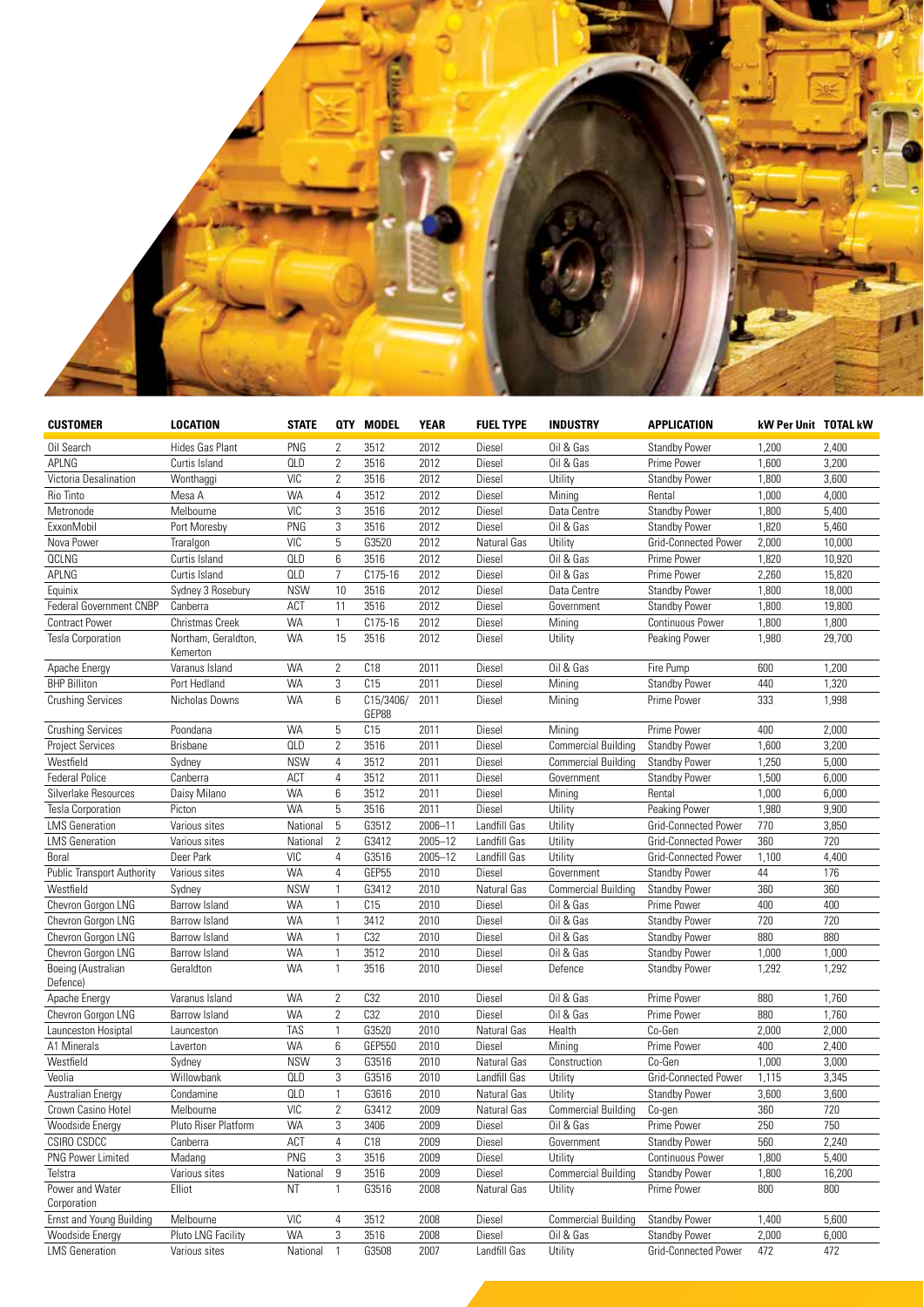

| <b>CUSTOMER</b>            | <b>LOCATION</b>              | <b>STATE</b> |                | <b>QTY MODEL</b> | <b>YEAR</b> | <b>FUEL TYPE</b> | <b>INDUSTRY</b>                   | <b>APPLICATION</b>   | <b>kW Per Unit TOTAL kW</b> |        |
|----------------------------|------------------------------|--------------|----------------|------------------|-------------|------------------|-----------------------------------|----------------------|-----------------------------|--------|
| Minara Resources           | Murrin Murrin                | <b>WA</b>    | 2              | 3512             | 2007        | Diesel           | Mining                            | Prime Power          | 1,280                       | 2,560  |
| <b>Brisbane Square</b>     | <b>Brisbane</b>              | <b>QLD</b>   | 3              | 3512             | 2007        | Diesel           | <b>Commercial Building</b>        | <b>Standby Power</b> | 1,280                       | 3,840  |
| PNG Power Limited          | Ulagunan (Rabaul)            | PNG          | 3              | 3516             | 2007        | Diesel           | Utility                           | Continuous Power     | 1,300                       | 3,900  |
| Clough                     | Offshore Barge               | <b>WA</b>    | $\overline{4}$ | 3512             | 2007        | Diesel           | Oil & Gas                         | Prime Power          | 1,360                       | 5,440  |
| Newcrest                   | Hidden Valley                | PNG          | 24             | 3516             | 2007        | Diesel           | Mining                            | Prime Power          | 1,300                       | 31,200 |
| WorleyParsons              | <b>Exmouth Power Station</b> | <b>WA</b>    | 9              | G3516            | 2004-07     | Natural Gas      | Utility                           | Prime Power          | 980                         | 8,820  |
| Dyno Nobel                 | Moranbah                     | <b>QLD</b>   | 1              | 3516             | 2006        | Diesel           | Mining                            | <b>Standby Power</b> | 1,800                       | 1,800  |
| Heathgate Resources        | Beverly Uranium Mine         | SA           | $\mathbf{1}$   | G3520            | 2006        | Natural Gas      | Mining                            | Prime Power          | 1,950                       | 1,950  |
| PNG Power Limited          | Ulagunan (Rabaul)            | PNG          | 3              | 3516             | 2006        | Diesel           | Utility                           | Continuous Power     | 1,400                       | 4,200  |
| <b>ETSA</b>                | Kangaroo Island              | SA           | 3              | 3516             | 2006        | Diesel           | Utility                           | Prime Power          | 2,000                       | 6,000  |
| Ok Tedi Mining             | Ok Tedi                      | PNG          | 6              | 3516             | 2006        | Diesel           | Mining                            | Prime Power          | 1,300                       | 7,800  |
| <b>Energy Developments</b> | Derby                        | <b>WA</b>    | $\mathbf{2}$   | G3412            | 2005        | Natural Gas      | Utility                           | Prime Power          | 367                         | 734    |
| Apache Energy              | Harriet Alpha Platform       | <b>WA</b>    | 1              | G3512            | 2005        | Natural Gas      | Oil & Gas                         | Prime Power          | 765                         | 765    |
| <b>Energy Developments</b> | <b>Fitzroy Crossing</b>      | <b>WA</b>    | $\overline{2}$ | 3456             | 2005        | Diesel           | Utility                           | Prime Power          | 414                         | 828    |
| <b>Energy Developments</b> | <b>Halls Creek</b>           | <b>WA</b>    | $\mathbf{2}$   | 3456             | 2005        | Diesel           | Utility                           | Prime Power          | 414                         | 828    |
| Chevron                    | Erawan Riser                 | <b>WA</b>    | 1              | G3516            | 2005        | Natural Gas      | Oil & Gas                         | Prime Power          | 970                         | 970    |
|                            | Compression                  |              |                |                  |             |                  |                                   |                      |                             |        |
| <b>McArthur Towers</b>     | <b>Brisbane</b>              | <b>QLD</b>   | $\overline{2}$ | 3508             | 2005        | Diesel           | <b>Commercial Building</b>        | <b>Standby Power</b> | 800                         | 1,600  |
| Koolyanobbing Iron Ore     | Koolyanobbing                | <b>WA</b>    | 6              | 3406             | 2005        | Diesel           | Mining                            | Prime Power          | 320                         | 1,920  |
| Queensland Health          | <b>Brisbane</b>              | <b>QLD</b>   | $\mathbf{1}$   | 3516             | 2005        | Diesel           | Government                        | <b>Standby Power</b> | 2,000                       | 2,000  |
| Royal Brisbane Hospital    | Brisbane                     | <b>QLD</b>   | $\mathbf{1}$   | 3516             | 2005        | Diesel           | Health                            | <b>Standby Power</b> | 2,000                       | 2,000  |
| Alcan                      | Gove                         | <b>NT</b>    | $\overline{2}$ | 3516             | 2005        | Diesel           | Mining                            | Prime Power          | 1,280                       | 2,560  |
| <b>Energy Developments</b> | <b>Halls Creek</b>           | <b>WA</b>    | 8              | G3412            | 2005        | Natural Gas      | Mining                            | Prime Power          | 367                         | 2,936  |
| <b>Energy Developments</b> | Derby                        | <b>WA</b>    | $\overline{2}$ | 3512             | 2005        | Diesel           | Utility                           | Prime Power          | 1,540                       | 3,080  |
| <b>Energy Developments</b> | <b>Fitzroy Crossing</b>      | <b>WA</b>    | 9              | G3412            | 2005        | Natural Gas      | Utility                           | Prime Power          | 367                         | 3,303  |
| SA Government              | Pit Lands Power Station      | SA           | 3              | 3512             | 2005        | Diesel           | Government                        | Prime Power          | 1,200                       | 3,600  |
| <b>Energy Developments</b> | Derby                        | <b>WA</b>    | 6              | G3516            | 2005        | Natural Gas      | Utility                           | Prime Power          | 1,593                       | 9,558  |
| <b>Energy Developments</b> | German Creek                 | <b>QLD</b>   | 16             | G3520            | 2005        | Coal Mine Gas    | Mining                            | Grid-Connected Power | 1,950                       | 31,200 |
| <b>Energy Developments</b> | <b>Broome</b>                | <b>WA</b>    | 17             | G3520            | 2005        | Natural Gas      | Utility                           | Prime Power          | 1,967                       | 33,439 |
| <b>Energy Developments</b> | Various Landfill Sites       | National     | 60             | G3516            | 1996-2005   | Landfill Gas     | Utility                           | Grid-Connected Power | 1,030                       | 61,800 |
| <b>Woodside Energy</b>     | NW JV Train 5                | <b>WA</b>    | $\mathbf{1}$   | 3516             | 2004        | Diesel           | Oil & Gas                         | <b>Standby Power</b> | 1,800                       | 1,800  |
| Coconut Products Ltd       | <b>Toboi Mill</b>            | PNG          | $\mathbf{2}$   | 3516             | 2004        | Diesel           | Manufacturing                     | Prime Power          | 1,200                       | 2,400  |
| <b>PNG Power Limited</b>   | Wewak                        | PNG          | $\mathbf{2}$   | 3516             | 2004        | Diesel           | Utility                           | Continuous Power     | 1,400                       | 2,800  |
| Energex                    | Beaudesert                   | <b>QLD</b>   | 15             | 3516             | 2004        | Diesel           | Utility                           | Peaking Power        | 1,600                       | 24,000 |
| Queensland Magistrates     | <b>Brisbane</b>              | <b>QLD</b>   | $\overline{2}$ | 3412             | 2003        | Diesel           | <b>Commercial Building</b>        | Standby Power        | 720                         | 1,440  |
| Court                      |                              |              |                |                  |             |                  |                                   |                      |                             |        |
| Power and Water            | Various sites                | <b>NT</b>    | $\mathbf{1}$   | 3516             | 2003        | Diesel           | Utility                           | Prime Power          | 1,600                       | 1,600  |
| Corporation                |                              |              |                |                  |             |                  |                                   |                      |                             |        |
| Comalco                    | Weipa                        | <b>QLD</b>   | $\overline{7}$ | 3516             | 2003        | Diesel           | Mining                            | Prime Power          | 1,460                       | 10,220 |
| <b>Energy Developments</b> | Cannington Mine              | <b>QLD</b>   | $\overline{7}$ | G3520            | 2003        | Natural Gas      | Mining                            | Prime Power          | 1,950                       | 13,650 |
| Energex                    | Various sites                | <b>QLD</b>   | 5              | G3516            | 2002        | Landfill Gas     | Utility                           | Grid-Connected Power | 1,030                       | 5,150  |
| Energex                    | Various sites                | <b>QLD</b>   | $\overline{7}$ | G3516            | 2002        | Landfill Gas     | Utility                           | Grid-Connected Power | 1,100                       | 7,700  |
| Equinix                    | Sydney 1                     | <b>NSW</b>   | 5              | 3516             | 2002        | Diesel           | Commercial Building Standby Power |                      | 2,000                       | 10,000 |
| Apache Energy              | Harriet Alpha Platform       | WA           | 1              | G3508            | 2000        | Natural Gas      | Oil & Gas                         | Prime Power          | 430                         | 430    |
| Woodside Energy            | NW JV Train 4                | WA           | 1              | 3516             | 2000        | Diesel           | Oil & Gas                         | <b>Standby Power</b> | 1,600                       | 1,600  |
| Ergon Energy               | Cook Town                    | <b>QLD</b>   | 3              | 3512             | 2000        | Diesel           | Utility                           | Prime Power          | 1,200                       | 3,600  |
| Ergon Energy               | Queensland                   | <b>QLD</b>   | 3              | 3512             | 2000        | Diesel           | Utility                           | Prime Power          | 1,280                       | 3,840  |
| <b>Heathgate Resources</b> | Beverly Uranium Mine         | SA           | 4              | G3516            | 2000        | Natural Gas      | Mining                            | Prime Power          | 975                         | 3,900  |
| New Britain Palm Oil       | Kimbe                        | PNG          | $\overline{2}$ | 3516             | 1999        | Diesel           | Manufacturing                     | Prime Power          | 1,400                       | 2,800  |
| Power and Water            | Yulara/Tennant Creek         | ΝT           | 9              | G3516            | 1999        | Natural Gas      | Utility                           | Prime Power          | 965                         | 8,685  |
| Corporation                |                              |              |                |                  |             |                  |                                   |                      |                             |        |